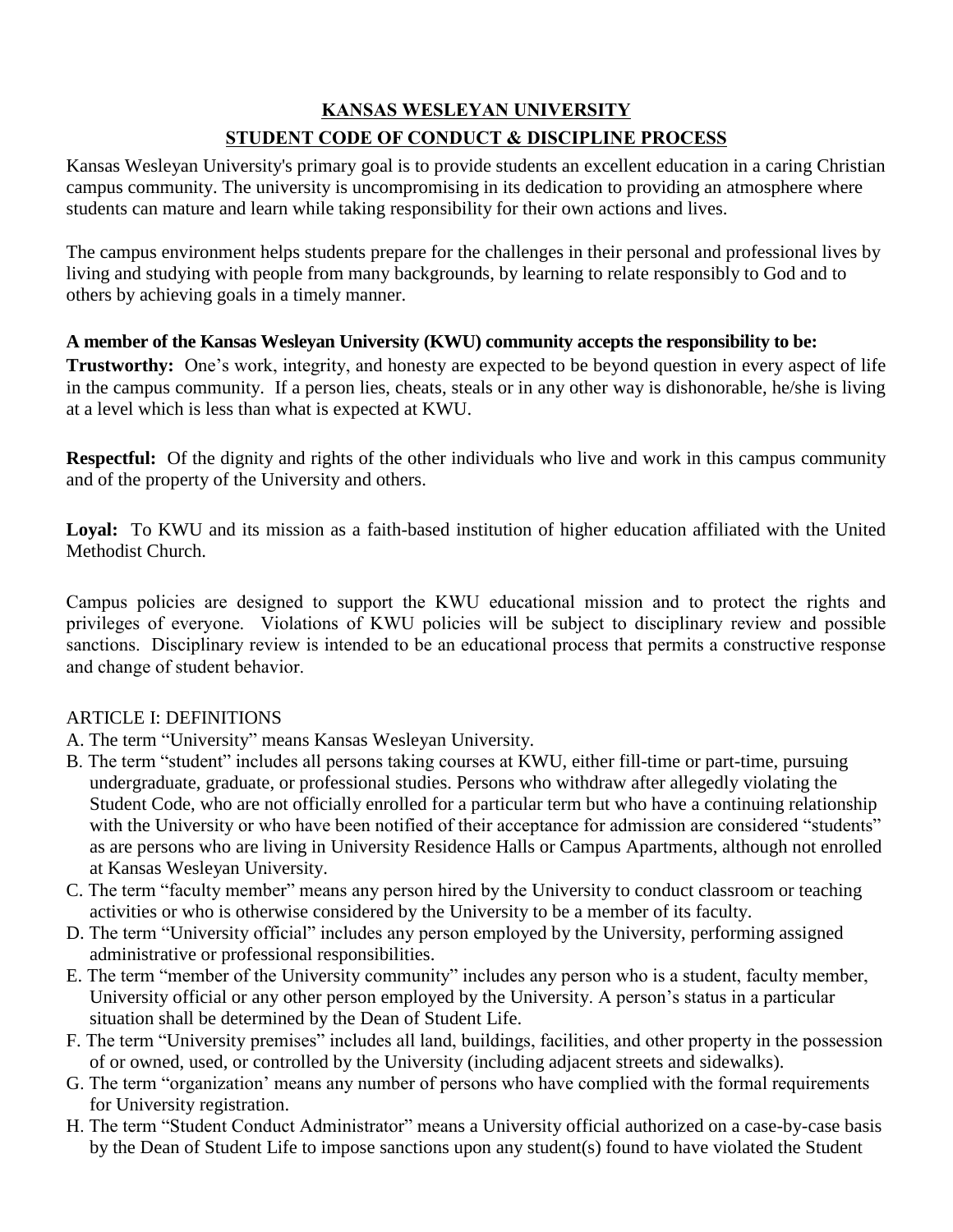Code of Conduct. The Dean of Student Life may authorize a Student Conduct Administrator to serve simultaneously as a Student Conduct Administrator and as one of the members of the Student Conduct Board. The Dean of Student Life may authorize the same Student Conduct Administrator to impose sanctions in all cases. The Dean of Student Life is considered the official Student Conduct Administrator in all non-academic discipline situations.

- I. The term "Student Conduct Board" means any person or persons authorized to consider an appeal from a Student Conduct Administrator's determination as to whether a student has violated the Student Code or from the sanctions imposed by the Student Conduct Administrator. This was formerly called the Judiciary Committee.
- J. The term "shall" is used in the imperative sense.
- K. The term "may" is used in the permissive sense.
- L. The Dean of Student Life is that person designated by the University President to be responsible for the administration of the Student Code.
- M. The term "policy" means the written regulations of the University as found in, but not limited to, the Student Code of Conduct, Student Handbook, University web pages and computer use policy, and University Catalogs.
- N. The term "complainant" means any person who submits a charge alleging that a student violated this Student Code of Conduct. When a student believes that s/he has been a victim of another student's misconduct, the student who believes s/he has been a victim will have the same rights under this Student Code of Conduct as are provided to the complainant, even if another member of the University community submitted the charge itself.
- O. The term "Accused Student" means any student accused of violating this Student Code of Conduct.

## ARTICLE II: STUDENT CODE AUTHORITY

- A. The Dean of Student Life shall determine which Student Conduct Administrator shall be authorized to hear each matter. Policies for the administration of the student conduct system and procedural rules for the conduct of the Student Conduct Board Hearings shall be developed that are not inconsistent with provisions of the Student Code.
- B. Decisions made by a Student Conduct Board and/or Student Conduct Administrator shall be final, pending the normal appeal process.
- C. The Student Conduct Board shall be composed of three students (two of whom must be living on campus), two faculty members, one Student Life staff member, and the convener of the Board who shall be an Administrator and will only vote in the event of a tie. This Board shall be appointed by the University President. If any members of the Student Conduct Board feels that their relationship with an accused student would prevent them from making a fair judgment, they may be excused from the Board and a new member will be appointed in their place.

## ARTICLE III: PROSCRIBED CONDUCT

A. Jurisdiction of the University Student Code

 The University Student Code shall apply to conduct that occurs on University premises, at University sponsored activities, and to off-campus conduct that adversely affects the University community and/or the pursuit of its objectives. Each student shall be responsible for his/her conduct from the time of application for admission through the actual awarding of a degree, even though conduct may occur before classes begin or after classes end, as well as during the academic year and during periods between terms of actual enrollment (and even if their conduct is not discovered until after a degree is awarded). The Student Code of Conduct shall apply to a student's conduct even if the student withdraws from school while a disciplinary matter is pending. The Dean of Student Life shall decide whether the Student Code of Conduct shall be applied to conduct occurring off campus, on a case by case basis, in his/her discretion in consultation with the University President or other Student Conduct Administrator(s).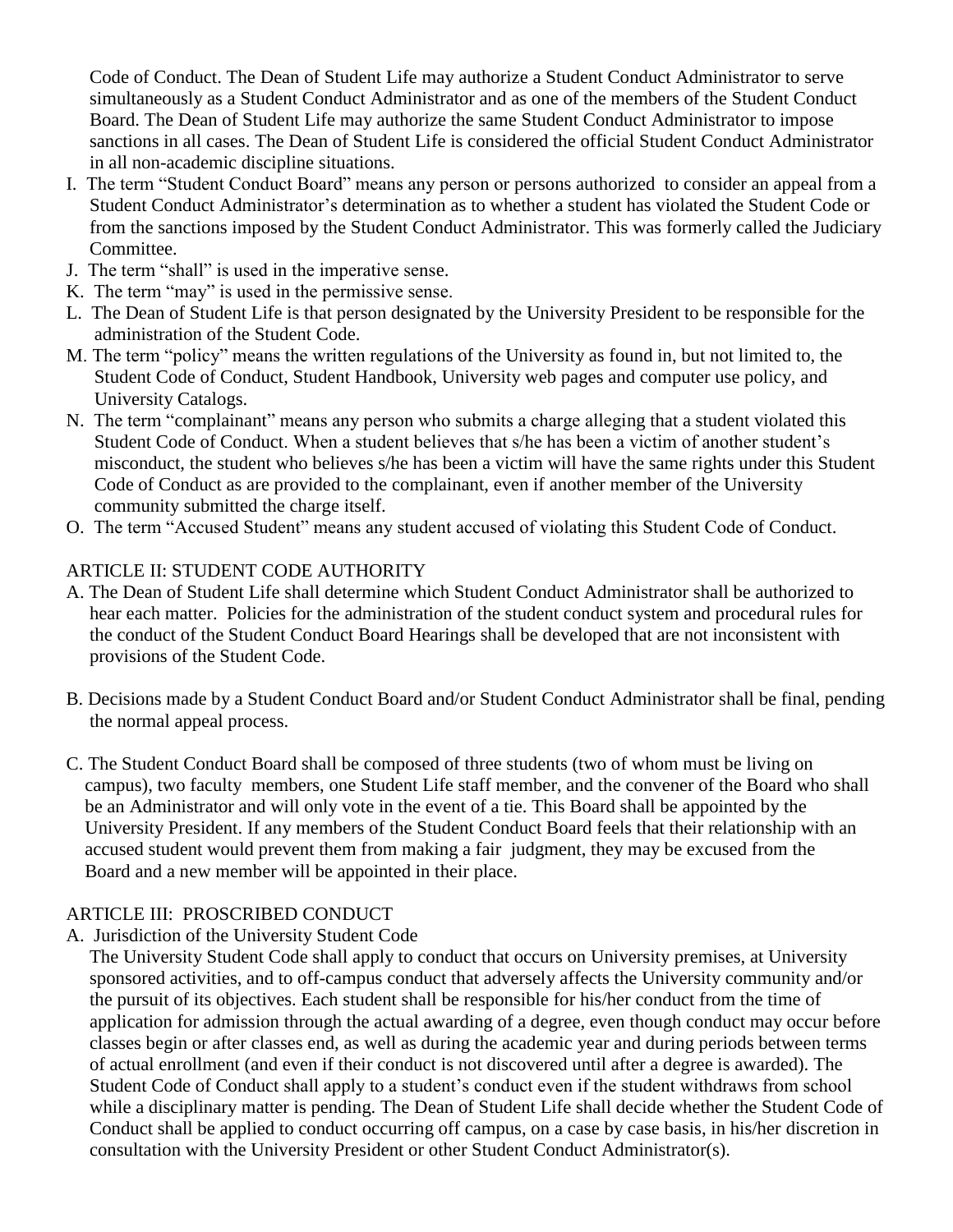## B. Conduct—Rules and Regulations

 Any student found to have committed or to have attempted to commit the following misconduct is subject to disciplinary sanctions:

- 1. Acts of dishonesty, including but not limited to the following:
	- a. Cheating, plagiarism, or other forms of academic dishonesty. (Academic dishonesty will be handled by individual professors, the Academic Dean and/or the Academic Affairs Committee)
	- b. Furnishing false information to any University official, faculty or staff member, or office.
	- c. Forgery, alteration, or misuse of any University document, record, or instrument of identification,
- 2. Disruption or obstruction of teaching, research, administration, disciplinary proceedings, other University activities, including its public service functions on or off campus, or of other authorized non- University activities when the conduct occurs on University premises.
- 3. Physical abuse, verbal abuse, threats, intimidation, harassment, coercion, and/or other conduct which threatens or endangers the health or safety of any person.
- 4. Attempted or actual theft of and/or damage to property of the University or property of a member of the University community or other personal or public property, on or off campus.
- 5. "Hazing", defined as an act which endangers the mental or physical health or safety of a student, or which destroys or removes public or private property, for the purpose of initiation, admission into, affiliation with, or as a condition for continued membership in a group or organization. The express or implied consent of the victim will not be a defense. Apathy or acquiescence in the presence of hazing are not neutral acts; they are violations of this rule.
- 6. Failure to comply with directions of University officials or law enforcement officers acting in performance of their duties and/or failure to identify oneself to these persons when requested to do so.
- 7. Unauthorized possession, duplication or use of keys to any premises or unauthorized entry to or use of University premises.
- 8. Violation of any University policy, rule, or regulation published in hard copy or available electronically on the University website.
- 9. Violation of any federal, state or local law.
- 10. Use, possession, manufacturing, or distribution of marijuana, heroin, narcotics, or other controlled substances except as expressly permitted by law.
- 11. Use, possession, manufacturing, or distribution of alcoholic beverages or public intoxication.
- 12. Illegal or unauthorized possession of firearms, explosives, other weapons, or dangerous chemicals on University premises or use of any such item, even if legally possessed, in a manner that harms, threatens or causes fear to others.
- 13. Participating in an on-campus or off-campus demonstration, riot or activity that disrupts the normal operations of the University and/or infringes on the rights of other members of the University community; leading or inciting others to disrupt scheduled and/or normal activities within any campus building or area.
- 14. Obstruction of the free flow of pedestrian or vehicular traffic on University premises or at University sponsored or supervised functions.
- 15. Conduct that is disorderly, lewd, or indecent; breach of peace; or aiding, abetting. or procuring another person to breach the peace on University premises or at functions sponsored by, or participated in by, the University or members of the academic community. Disorderly Conduct includes but is not limited to: Any unauthorized use of electronic or other devices to make an audio or video record of any person while on University premises without his/her prior knowledge, or without his/her effective consent when such a recording is likely to cause injury or distress. This includes, but is not limited to, surreptitiously taking pictures of another person in a gym, locker room, restroom, Residence Hall room or Campus Apartment.
- 16. Theft or other abuse of computer facilities and resources, including but not limited to:
	- a. Unauthorized entry into a file, to use, read, or change the contents, or for any other purpose.
	- b. Unauthorized transfer of a file.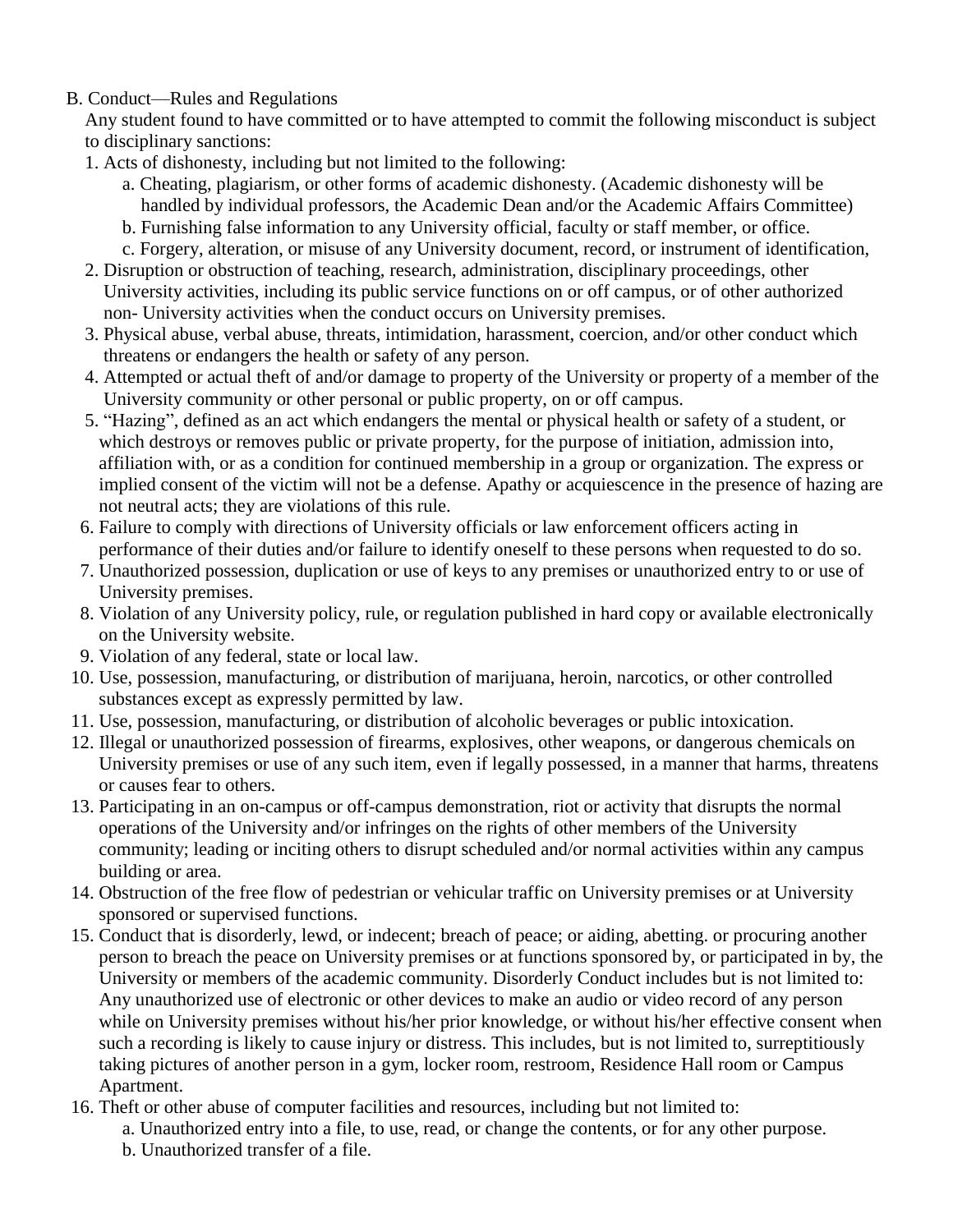- e. Use of another individual's identification and/or password.
- d. Use of computing facilities and resources to interfere with the work of another student, faculty or staff member or University Official.
- e. Use of computing facilities and resources to send obscene or abusive messages.
- f. Use of computing facilities and resources to interfere with normal operation of the University computing system.
- g. Use of computing facilities and resources in violation of copyright laws.
- h. Any violation of the University Computer Use Policy.
- 17. Abuse of the Student Conduct System, including but not limited to:
	- a. Failure to obey the notice from a Student Conduct Board or University official to appear for a meeting or hearing as part of the Student Conduct System.
	- b. Falsification, distortion, or misrepresentation of information before a Student Conduct Board, University official or Student Conduct Administrator or Student Conduct Board
	- c. Disruption or interference with the orderly conduct of a Student Conduct Board proceeding.
	- d. Institution of a student conduct code proceeding in bad faith.
	- e. Attempting to discourage an individual's proper participation in, or use of, the student conduct system.
	- f. Attempting to influence the impartiality of a member of a Student Conduct Board prior to, and/or during the course of, the Student Conduct Board proceeding.
	- g. Harassment (verbal or physical) and/or intimidation of a member of a Student Conduct Board prior to, during, and/or after a student conduct code proceeding.
	- h. Failure to comply with the sanction(s) imposed under the Student Code of Conduct.
	- i. Influencing or attempting to influence another person to commit an abuse of the Student Conduct Code system.

#### C. Violation of Law and University Discipline

 University disciplinary proceedings may be instituted against a student charged with conduct that potentially violates both the criminal law and this Student Code of Conduct (that is, if both possible violations result from the same factual situation) without regard to the pendency of civil or criminal litigation in court or criminal arrest and prosecution. Proceedings under this Student Code of Conduct may be carried out prior to, simultaneously with, or following civil or criminal proceedings off campus at the discretion of the Dean of Student Life. Determinations made or sanctions imposed under this Student Code of Conduct shall not be subject to change because criminal charges arising out of the same facts giving rise to violation of University rules were dismissed, reduced, or resolved in favor of or against the criminal law defendant.

 When a student is charged by federal, state, or local authorities with a violation of law, the University will not request or agree to special consideration for that individual because of his or her status as a student. If the alleged offense is also being processed under the Student Code, the University may advise off-campus authorities of the existence of the Student Code and of how such matters are typically handled within the University community. The University will attempt to cooperate with law enforcement and other agencies in the enforcement of criminal law on campus and in the conditions imposed by criminal courts for the rehabilitation of student violators (provided that the conditions do not conflict with campus rules or sanctions). Individual students and other members of the University community, acting in their personal capacities, remain free to interact with governmental representatives as they deem appropriate.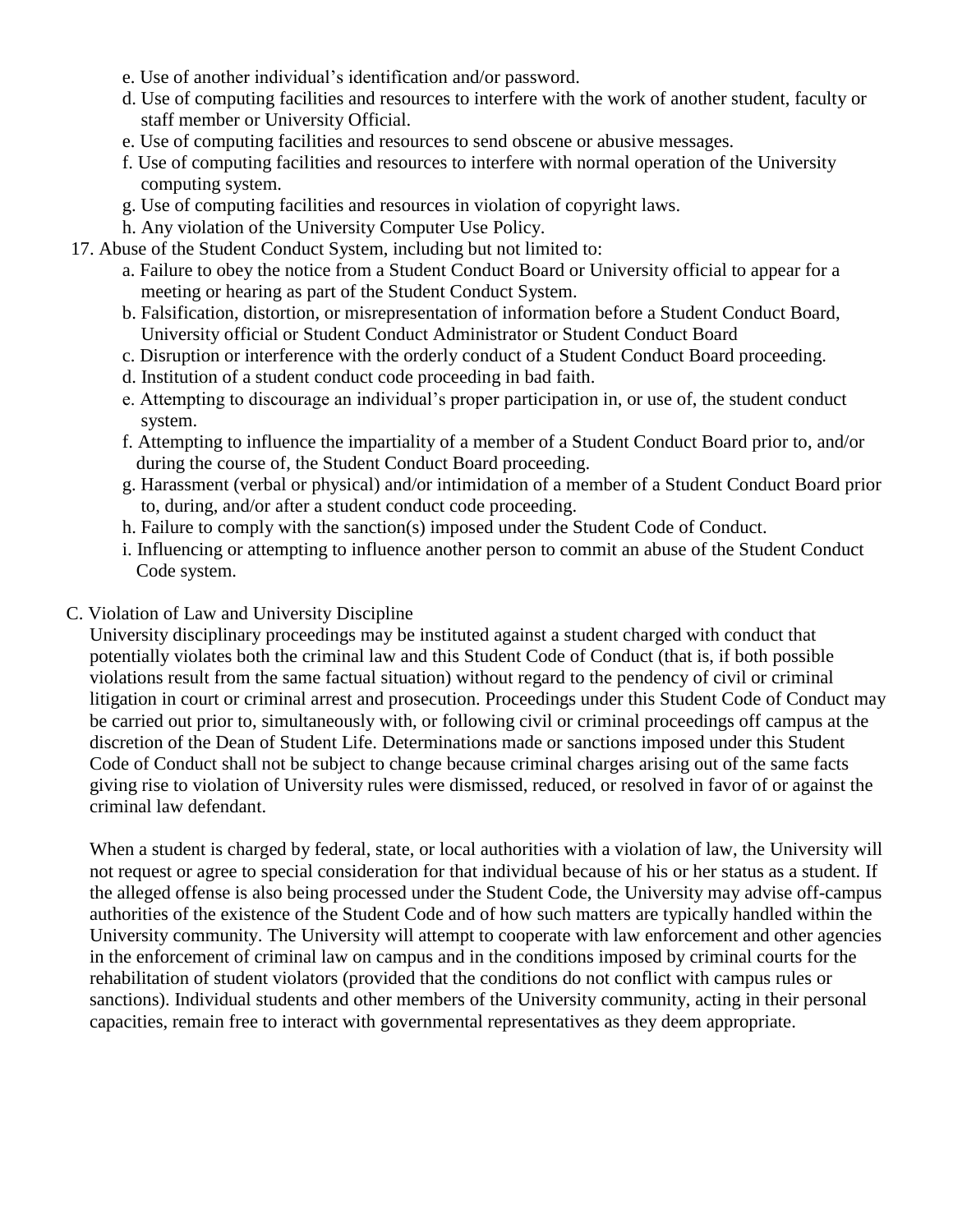### ARTICLE IV: STUDENT CONDUCT CODE PROCEDURES

### A. Charges and Student Conduct Board Hearings

- 1. Any member of the University community may file charges against a student for violations of the Student Code. A charge shall be prepared in writing and directed to the Student Conduct Administrator. Any charge should be submitted as soon as possible after the event takes place, preferably within 24 hours.
- 2. The Student Conduct Administrator may conduct an investigation to determine if the charges have merit and/or if they can be disposed of administratively by mutual consent of the parties involved on a basis acceptable to the Student Conduct Administrator. Such disposition shall be final and there shall be no subsequent proceedings. If the charges are not admitted and/or cannot be disposed of by mutual consent, the Student Conduct Administrator may later serve in the same matter as the Student Conduct Board or a member thereof. If the student admits violating institutional rules, but sanctions are not agreed to, subsequent process, including a hearing if necessary, shall be limited to determining the appropriate sanction(s).
- 3. All charges shall be presented to the Accused Student in written form. A time shall be set for a Student Conduct Board Hearing, within 5 working days after the student has been notified. Maximum time limits for scheduling of Student Conduct Board Hearings may be extended at the discretion of the Student Conduct Administrator.
- 4. Student Conduct Board Hearings shall be conducted by a Student Conduct Board according to the following guidelines except as provided by Article IV (A) (7) below:
	- a. Student Conduct Board Hearings normally shall be conducted in private.
	- b. The Complainant, Accused Student and their advisors (no more than two persons), if any, shall be allowed to attend the entire portion of the Student Conduct Board Hearing at which information is received (excluding deliberations). Admission of any other person to the Student Conduct Board Hearing shall be at the discretion of the Student Conduct Board and/or its Student Conduct Administrator.
	- c. In Student Conduct Board Hearings involving more than one Accused Student, the Student Conduct Administrator, in his or her discretion, may permit the Student Conduct Board Hearings concerning each student to be conducted either separately or jointly.
	- d. The Complainant and the Accused Student have the right to be assisted by an advisor they choose, at their own expense. The advisor must be a member of the University community and may not be an attorney. The Complainant and/or the Accused Student is responsible for presenting his or her own information, and therefore, advisors are not permitted to speak or to participate directly in any Student Conduct Board Hearing before a Student Conduct Board. A student should select as an advisor a person whose schedule allows attendance at the scheduled date and time for the Student Conduct Board Hearing because delays will not normally be allowed due to the scheduling conflicts of an advisor.
	- e. The Complainant, the Accused Student and the Student Conduct Board may arrange for witnesses to present pertinent information to the Student Conduct Board. The University will try to arrange the attendance of possible witnesses who are members of the University community, if reasonably possible, and who are identified by the Complainant and/or Accused Student at least two weekdays prior to the Student Conduct Board Hearing. Witnesses will provide information to and answer questions from the Student Conduct Board. Questions may be suggested by the Accused Student and/or Complainant to be answered by each other or by other witnesses. This will be conducted by the Student Conduct Board with such questions directed to the chairperson, rather than to the witness directly. This method is used to preserve the educational tone of the hearing and to avoid creation of an adversarial environment. Questions of whether potential information will be received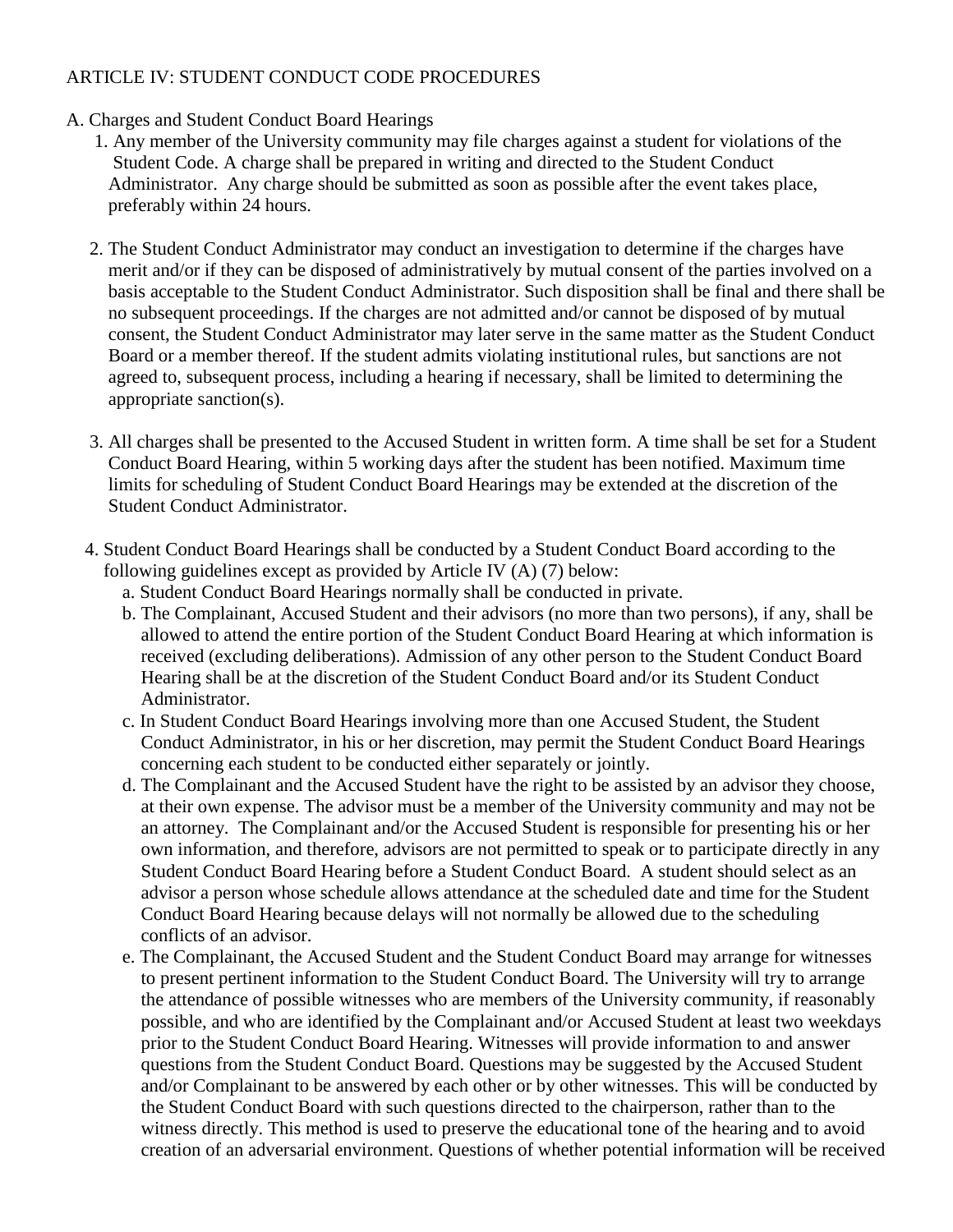shall be resolved at the discretion of the chairperson of the Student Conduct Board.

- f. Pertinent records, exhibits, and written statements may be accepted as information for consideration by a Student Conduct Board at the discretion of the chairperson.
- g. All procedural questions are subject to the final decision of the chairperson of the Student Conduct Board.
- h. After the portion of the Student Conduct Board Hearing concludes in which all pertinent information has been received, the Student Conduct Board shall determine (by majority vote) whether the Accused Student has violated each section of the Student Code which the student is charged with violating.
- i. The Student Conduct Board's determination shall be made on the basis of whether it is more likely than not that the Accused Student violated the Student Code.
- j. Formal rules of process, procedure, and/or technical rules of evidence, such as are applied in criminal or civil court, are not used in Student Code proceedings.
- 5. There shall be a single verbatim record, such as a tape recording, of all student Conduct Board Hearings before a Student Conduct Board (not including deliberations). Deliberations shall not be recorded. The record shall be the property of the University.
- 6. If an Accused Student, with notice, does not appear before a Student Conduct Board Hearing, the information in support of the charges shall be presented and considered even if the Accused Student is not present.
- 7. The Student Conduct Board may accommodate concerns for the personal safety, well-being, and/or fears of confrontation of the Complainant, Accused Students, and/or other witness during the hearing by providing separate facilities, by using a visual screen and/or by permitting participation by telephone, videophone, closed circuit television, video conferencing, videotape, audio tape, written statement or others means, where and as determined in the sole judgment of the Dean of Student Life to be appropriate.

### B. Sanctions

- 1. The following sanctions may be imposed upon any student found to have violated the Student Code:
	- a. Warning A notice in writing to the student that the student is violating or has violated institutional regulations.
	- b. Probation A written reprimand for violation of specified regulations. Probation is for a designated period of time and includes the probability of more severe disciplinary sanctions if the student is found to violate any institutional regulation(s) during the probationary period.
	- c. Loss of Privileges Denial of specified privileges for a designated period of time.
	- d. Fines Previously established and published fines may be imposed.
	- e. Restitution Compensation for loss, damage, or injury. This may take the form of appropriate service and/or monetary or material replacement.
	- f. Discretionary Sanctions Work assignments, essays, service to the University, or other related discretionary assignments.
	- g. Residence Hall Suspension Separation of the student from the residence halls for a definite period of time, after which the student is eligible to return. Conditions for readmission may be specified.
	- h. Residence Hall Expulsion Permanent separation of the student from the residence halls.
	- i. University Suspension Separation of the student from the University for a definite period of time, after which the student is eligible to return. Conditions for readmission may be specified.
	- j. University Expulsion Permanent separation of the student from the University.
	- k. Revocation of Admission and/or Degree Admission to or a degree awarded from the University may be revoked for fraud, misrepresentation, or other violation of University standards in obtaining the degree, or for other serious violations committed by a student prior to graduation.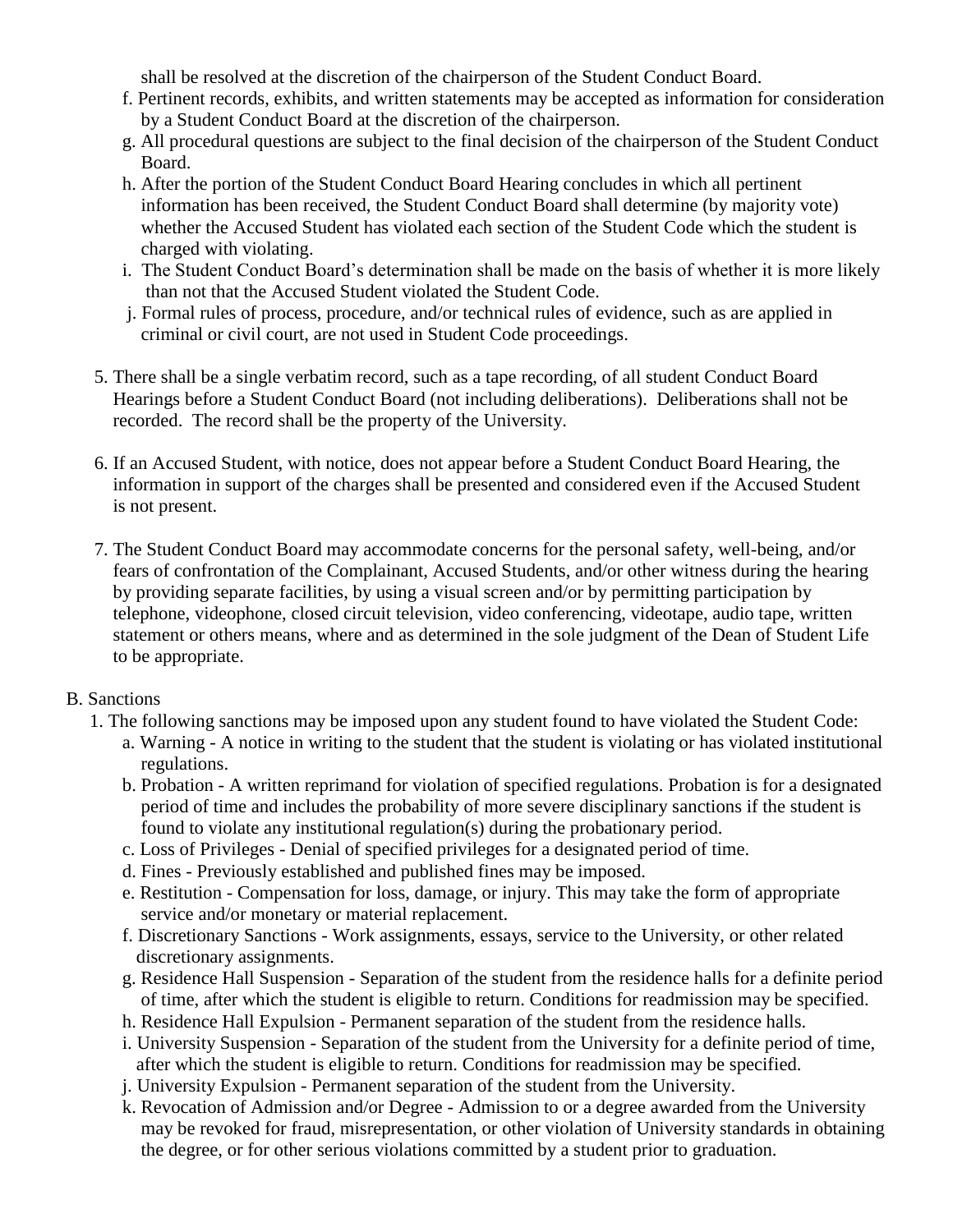- l. Withholding Degree The University may withhold awarding a degree otherwise earned until the completion of the process set forth in this Student Conduct Code, including the completion of all sanctions imposed, if any.
- m. Other **-** Other sanctions include community service, restitution, counseling, and evaluations. A copy of all disciplinary actions will be placed in the permanent file of the student. Where applicable, parents of students who have been placed on probation, suspension or dismissal will be notified of disciplinary action, unless the student files a written request that the information remains confidential. Request letters must be filed with the Dean of Student Life.
- n. More than one of the sanctions listed above may be imposed for any single violation.
- 2. a. Other than University expulsion or revocation or withholding of a degree, disciplinary sanctions shall not be made part of the student's permanent academic record, but shall become part of the student's disciplinary record. Upon graduation, the student's disciplinary record may be expunged of disciplinary actions other than residence hall expulsion, University suspension, University expulsion, or revocation or withholding of a degree, upon application to the Student Conduct Administrator. Cases involving the imposition of sanctions other than residence hall expulsion, University suspension, University expulsion or revocation or withholding of a degree shall be expunged from the student's confidential record three years after final disposition of the case.
	- b. In situations involving both an Accused Student(s) (or group or organization) and a student(s) claiming to be the victim of another student's conduct, the records of the process and of the sanctions imposed, if any, shall be considered to be the education records of both the Accused Student(s) and the student(s) claiming to be the victim because the educational career and chances of success in the academic community of each may be impacted.
- 3. The following sanctions may be imposed upon groups or organizations:
	- a. Those sanctions listed above in Section  $(B)(1)(a)-(e)$ .
	- b. Loss of selected rights and privileges for a specified period of time.
	- c. Deactivation Loss of all privileges, including University recognition, for a specified period of time.
- 4. In each case in which a Student Conduct Board determines that a student and/or group or organization has violated the Student Code, the sanction(s) shall be determined and imposed by the Student Conduct Administrator. In cases in which persons other than, or in addition to, the Student Conduct Administrator have been authorized to serve as the Student Conduct Board, the recommendation of the Student Conduct Board shall be considered by the Student Conduct Administrator in determining and imposing sanctions. The Student Conduct Administrator is not limited to sanctions recommended by members of the Student Conduct Board. Following the Student Conduct Board Hearing, the Student Conduct Board and the Student Conduct Administrator shall advise the Accused Student, group and/or organization (and a complaining student who believes s/he was the victim of another student's conduct) in writing of its determination and of the sanction(s) imposed, if any.
- C. Interim Suspension

 In certain circumstances, the Dean of Student Life, or a designee, may impose a University or residence hall suspension prior to the Student Conduct Board Hearing before a Student Conduct Board.

- 1. Interim suspension may be imposed only: 1) to ensure the safety and well-being of members of the University community or preservation of University property; b) to ensure the student's own physical or emotional safety and well-being; or c) if the student poses an ongoing threat of disruption of, or interference with, the normal operations of the University.
- 2.During the interim suspension, a student shall be denied access to the residence halls and/or to the